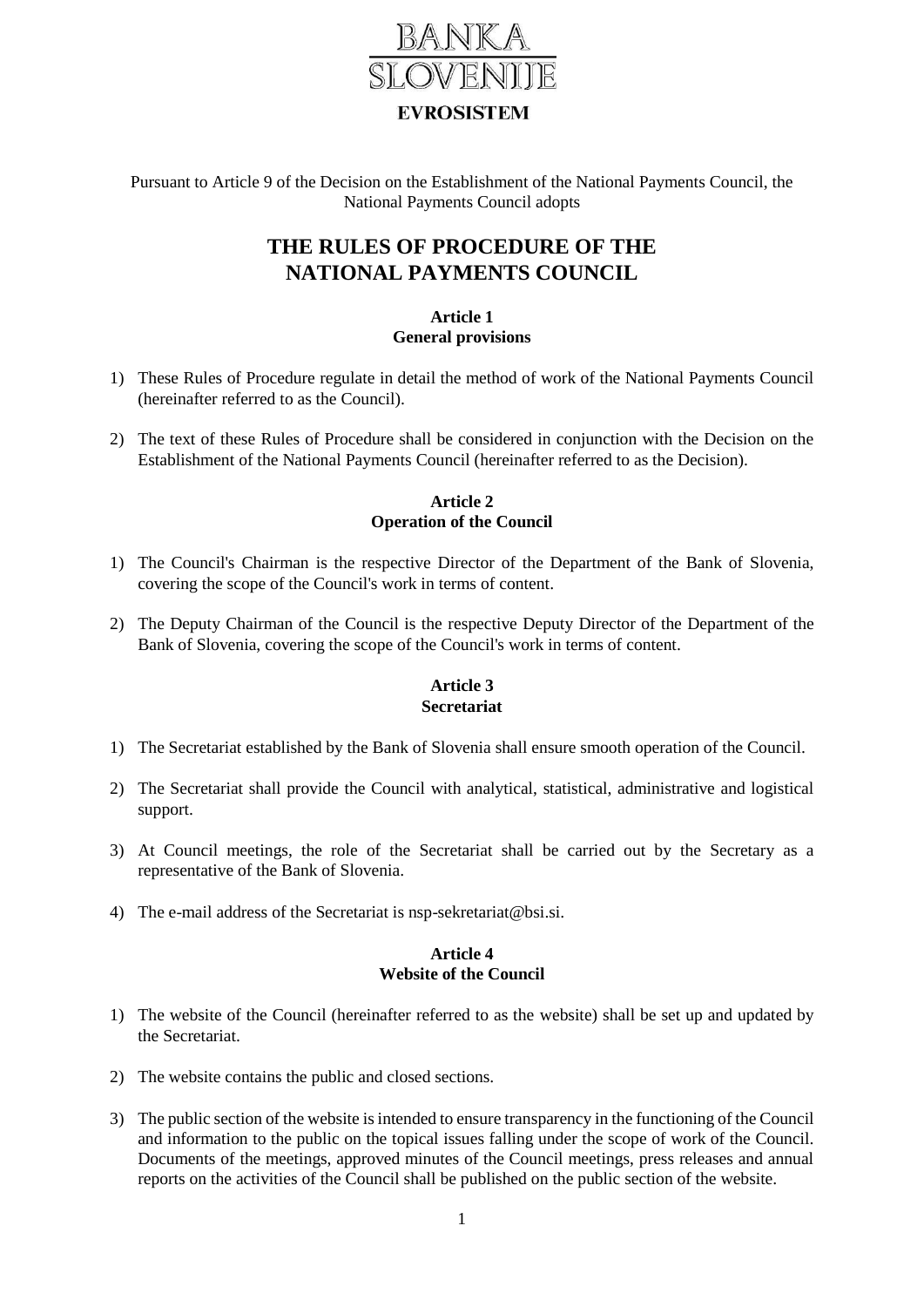

- 4) The closed section of the website is intended for the members of the Council to address the topical issues falling under the scope of work of the Council (the Web Forum) and to be provided with an overview of the already discussed topics (the Archives). Working papers, approved minutes of the meetings of working groups and other relevant documentation necessary to deal with individual topics shall be published on the closed section of the website.
- 5) The Secretariat shall provide the Council members and their alternates with the username and password in order to be able to access the closed section of the website.

### **Article 5 Addressing the topics via the Web Forum**

- 1) A proposal for dealing with a specific topic may be submitted by the Bank of Slovenia or a Council member.
- 2) A member of the Council shall submit a proposal for dealing with a specific topic to the Secretariat.
- 3) The Secretariat shall assess the adequacy of the proposal referred to in the previous paragraph on the basis of the following criteria:
	- $\frac{1}{1}$  the proposed topic is within the scope of work of the Council in accordance with paragraph 2 of Article 3 of the Decision;
	- $\frac{1}{1}$  it is not the topic that pertains solely to a particular group of stakeholders in the payment services market or that can be addressed within a single group of stakeholders in the payment services market, requiring no dialogue or coordination between various groups of stakeholders;
	- the proposed topic is consistent with the purpose and objective of the operation of the Council in accordance with Articles 2 and 3 of the Decision.
- 4) If the proposed topic fails to meet the criteria referred to in the previous paragraph, the Secretariat shall refuse any further consideration of the topic within the Council.
- 5) If the proposed topic meets the criteria referred to in paragraph 3 of this Article, the Secretariat shall invite the member of the Council who proposed the topic (proposer) to complete the proposal and prepare materials for a more detailed discussion if the materials are not prepared by the Secretariat. If the materials are prepared by a member of the Council, the Secretariat may, at its discretion, supplement them. Prior to the publication on the Web Forum, the Secretariat shall always align the materials with the proposer.
- 6) The Secretariat shall publish the topic and relevant materials on the Web Forum.
- 7) Other members of the Council shall be informed of the publication of the topic by e-mail also containing the deadline for a response. The response by a member of the Council referred to in the previous paragraph implies giving opinion and making comments on the topic dealt with on the Web Forum.
- 8) After the expiry of the period referred to in the preceding paragraph, the Secretariat, together with the proposer, shall assess whether, based on the discussion concerning the topic on the Web Forum, any further dealing with the topic is required at a meeting of the Council, or further consideration is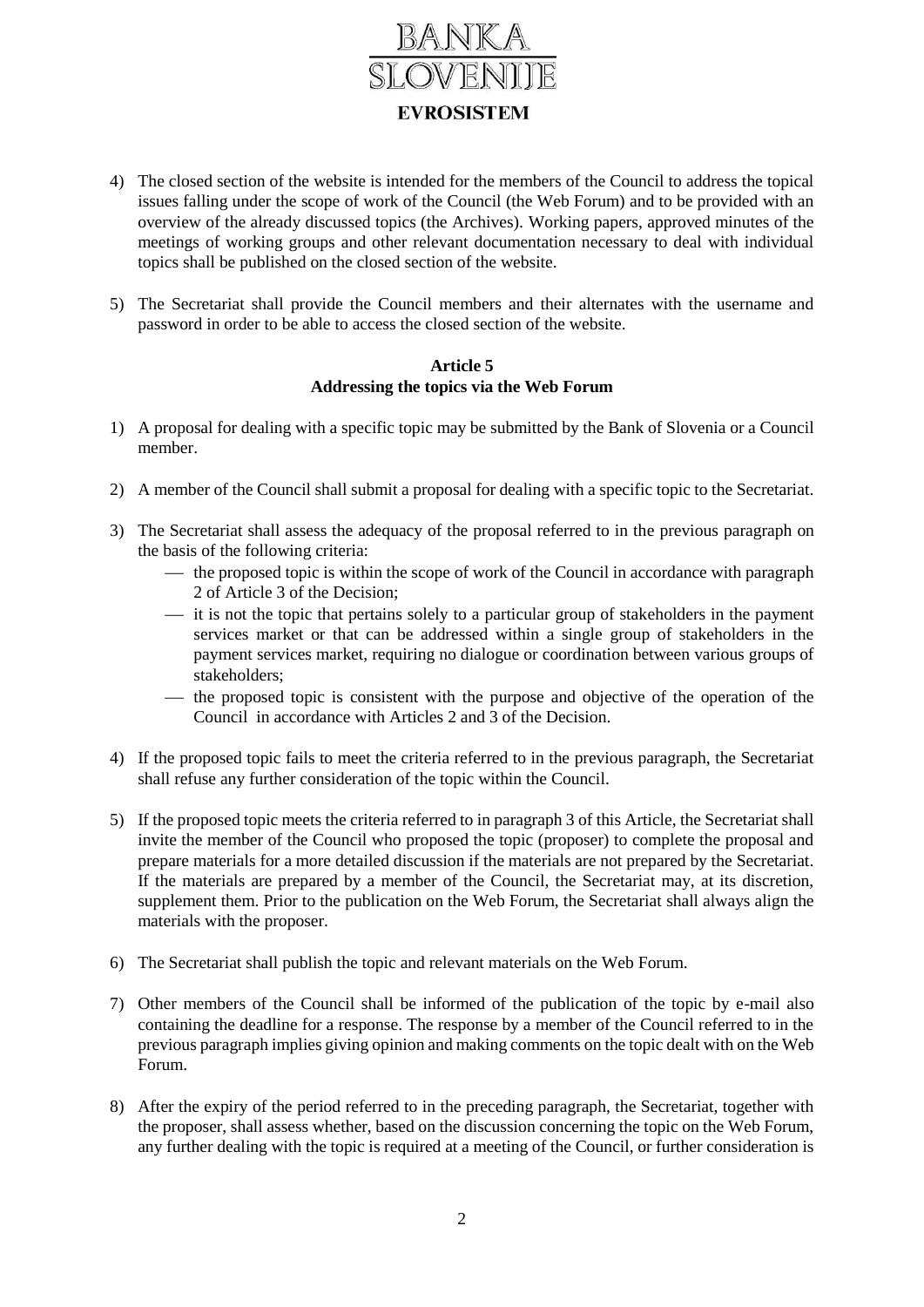

not reasonable and is therefore stopped or draft resolutions of the Council can be prepared based on the consideration on the Web Forum.

- 9) If Council resolutions may be written on the basis of a particular topic being discussed on the Web Forum, the Secretariat shall prepare draft resolutions together with the proposer and submit them for approval to all Council members who have expressed their interest in considering the topic discussed by responding on the Web Forum. Any Council member referred to in this paragraph or the Bank of Slovenia may propose the calling of a meeting in order to facilitate further discussion of the topic instead of approving the resolutions.
- 10) In the case referred to in the last sentence of the previous paragraph and provided that it has been established on the basis of paragraph 8 of this Article that consideration of the topic is needed at a meeting, the Secretariat shall prepare the documents for the meeting. The documents prepared shall be published on the Web Forum, and the Secretariat shall invite the Council members to confirm their willingness to take part in a meeting after having assessed that the topic is relevant to them.

#### **Article 6 Convocation of the Council meetings**

- 1) The Bank of Slovenia shall convene a meeting of the Council if at least four Council members (without the Bank of Slovenia) have confirmed their willingness to participate in the meeting on the basis of the invitation referred to in paragraph 10 of Article 5 of these Rules of Procedure.
- 2) The Secretariat shall draw up a draft agenda of the meeting and send it together with an invitation and any documents to the Council members who have confirmed their willingness to take part in the meeting no later than seven days prior to the meeting.
- 3) Where a case is assessed by the Chairman as urgent, a Council meeting shall be convened in less than seven days.

### **Article 7 Attendance at Council meetings**

- 1) The Council members who have confirmed their willingness to attend a meeting to consider a particular topic in more detail shall be invited to the Council meetings. Where neither a member of the Council nor their alternate can attend a Council meeting, the Secretariat shall be informed of this no later than three working days prior to the meeting. If more than one-third of the Council members (or their alternates) referred to in this paragraph are unable to attend a meeting, the meeting shall be cancelled.
- 2) The Chairman of the Council may, at his/her discretion or on a proposal from a Council member, invite other relevant stakeholders, professionally active in a particular field but not participating in the work of the Council, to provide information and opinion concerning the issues dealt with and contribute to successful resolution of individual issues related to the problem.
- 3) Other representatives of the Bank of Slovenia may also attend Council meetings as observers.

### **Article 8 Course of the Council meetings**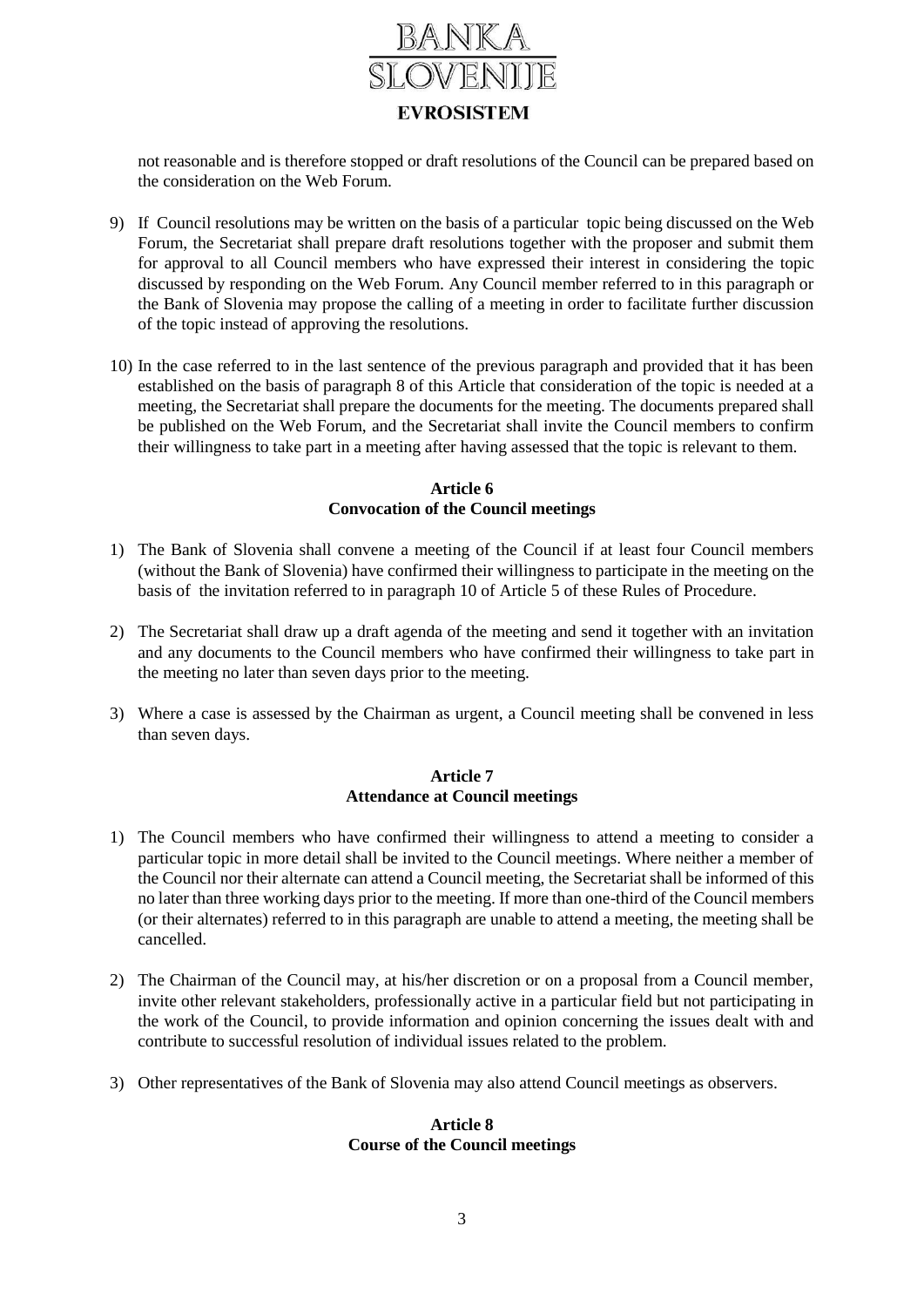

- 1) Council meetings are usually held in the premises of the Bank of Slovenia.
- 2) Council meetings are chaired by the Chairman of the Council and in his/her absence, by a deputy. The Chairman of the Council shall facilitate smooth running of the meeting by leading and guiding the Council members in their discussion in accordance with the agenda, giving the floor to those present and by ensuring that these Rules of Procedure are observed.
- 3) At the beginning of a meeting, the Council shall approve the agenda. Prior to considering an individual agenda item, the Chairman of the Council may give a brief explanation of the content discussed or may leave the explanation to another Council member or another invited participant. Typically, discussions at the meetings are not limited in time unless the Chairman of the Council decides otherwise at the meeting.

# **Article 9 Decision-making**

Decisions by the Council related to a particular topic shall take the form of a resolution on the basis of a consensus of the Council members present at the meeting who have expressed their willingness, at the meeting concerned, to consider a particular topic in more detail.

# **Article 10 Minutes of the Council meetings**

- 1) The Council meetings are recorded for the purpose of preparing the minutes, drawn up by the Secretariat after each meeting.
- 2) The minutes shall contain the data on the attendance of the Council members, discussions concerning individual items on the agenda and the resolutions adopted. 2) Within ten days after the meeting, the Secretariat shall submit the minutes to the Council members present at the meeting for comments.
- 3) After having received potential comments referred to in the previous paragraph, the Secretariat shall, if necessary, update the minutes and submit them to the Council members present at the meeting for approval.
- 4) The agreed minutes shall then be submitted to all Council members and shall be published on the website.

## **Article 11 Annual activity report of the Council**

Within three months following the end of the calendar year, the Secretariat shall draw up an annual report on the activities of the Council in the previous year.

# **Article 12 Annual Meeting**

1) Notwithstanding Article 6 of these Rules of Procedure, a Council meeting shall be organised at least once a year (hereinafter referred to as the Annual Meeting), namely at the end of the first quarter of each calendar year.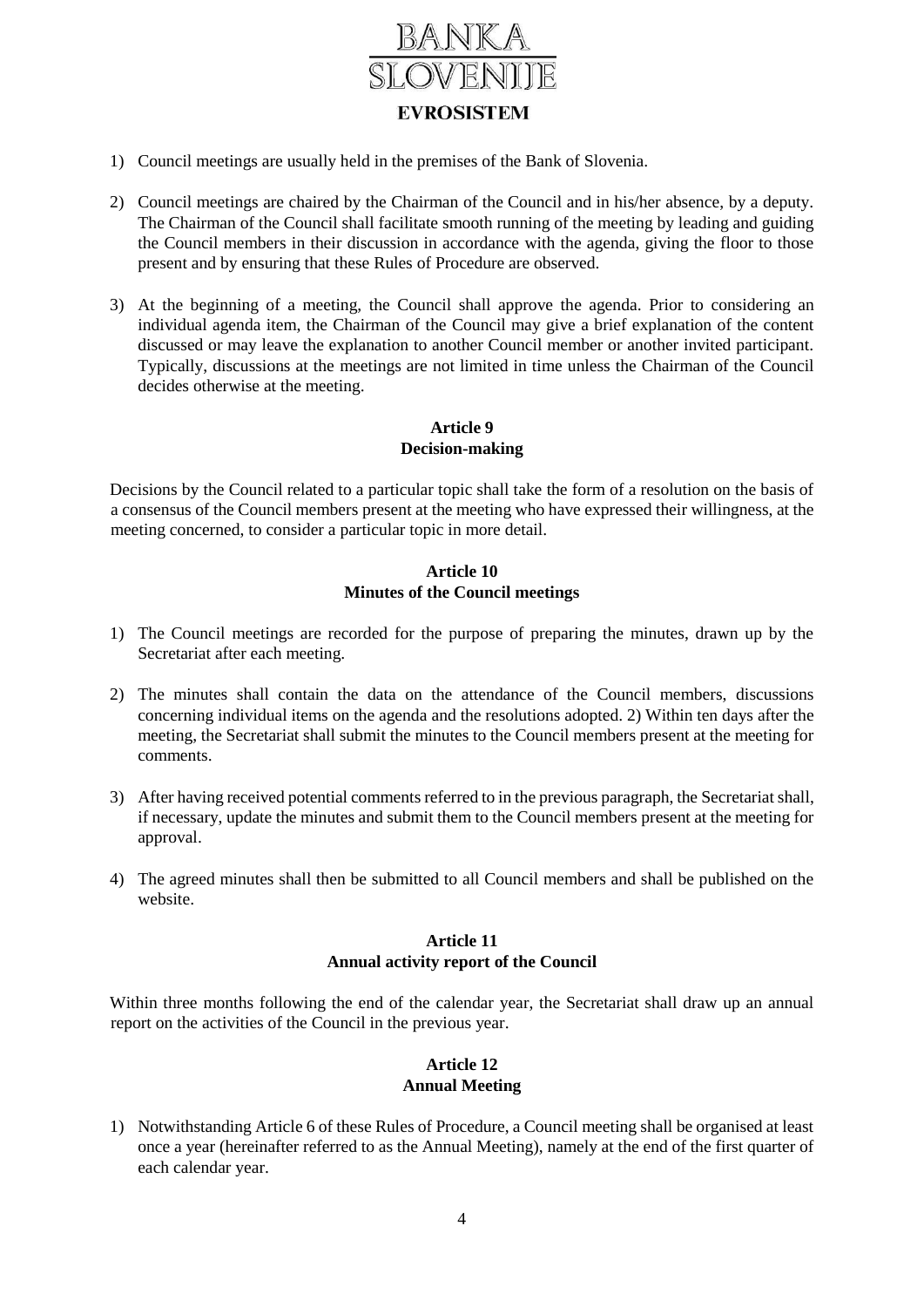

- 2) All Council members shall be invited to the Annual Meeting in order to discuss the annual report, review the Rules of Procedure and any other matters related to the operation of the Council.
- 3) If more than one-third of the Council members (or their alternates) referred to in this paragraph are unable to attend the Annual Meeting on the proposed date of the Annual Meeting, it shall be postponed to a later date.

# **Article 13 Working groups**

- 1) At the meeting concerned, the Council composed of the members who confirmed their willingness to take part in a more detailed consideration of a particular topic may, by a decision, appoint a working group to deal with specific issues and prepare positions as regards narrow technical and operational activities.
- 2) Upon the appointment of a working group, the Council, in its composition referred to in the previous paragraph, shall define its objectives and composition. The working group members are not necessarily members of the Council or other representatives participating in the Council. The working group meetings may be attended by the representatives of the Bank of Slovenia and those participating in the Council as observers.
- 3) The working group members shall appoint the head of the working group among themselves.
- 4) The working group head shall organise the work of the working group, chair the working group meetings, ensure the drawing up of minutes and submit the approved minutes to the Secretariat. The Secretariat shall submit the minutes of each working group meeting to the Council members who have expressed their willingness to take part in a more detailed consideration of a particular topic and other participants in the working group by e-mail, and shall publish the minutes on the closed section of the website.
- 5) The working group shall reach its decisions by a simple majority and in the form of resolutions. If the working group members fail to take a decision, the decision shall be taken by the Council as defined in Article 9 of these Rules of Procedure.
- 6) After completion of the assignment and activities, the working group head shall submit the final minutes containing resolutions and findings of the working group to the Secretariat and the latter shall then submit them by e-mail to all members who have expressed their willingness to take part in a more detailed consideration of a particular topic, and shall publish the minutes on the closed section of the website. In the same manner, the Council members referred to in the previous paragraph shall be informed of the result of the vote and of potential opposition to the adopted resolution by one or more members of the working group.
- 7) The resolutions of the working groups may be subject to further consideration of the Council, composed of the members who have expressed their willingness to take part in a more detailed consideration of a particular topic at a meeting; however, the Council may directly approve and adopt the resolutions of the working groups at the next Council meeting where the topic concerned is dealt with insofar as it considers that that further consideration is not needed.

# **Article 14**